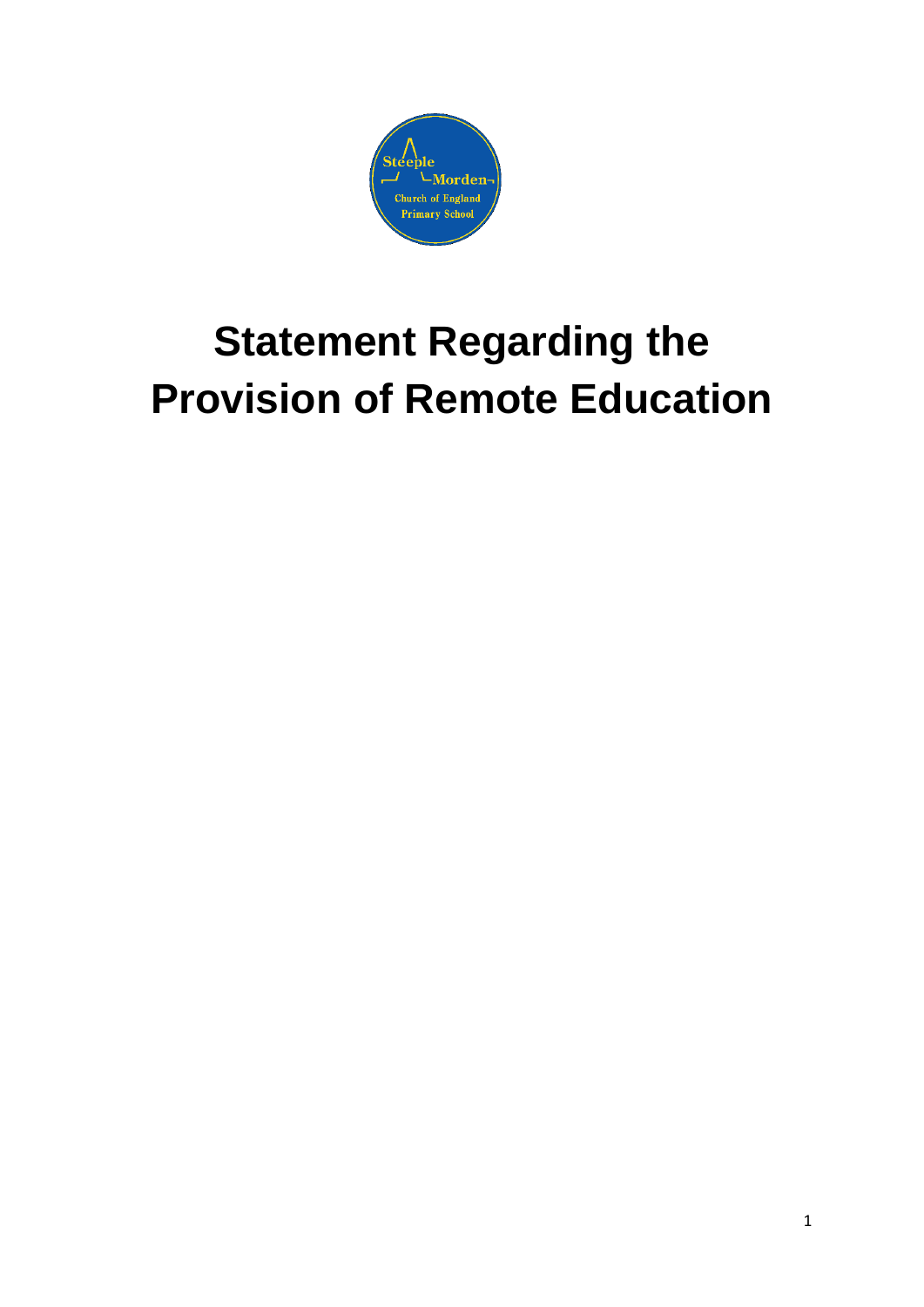# **Remote education provision: information for parents**

This information is intended to provide clarity and transparency to pupils and parents or carers about what to expect from remote education where national or local restrictions require entire cohorts (or bubbles) to remain at home.

For details of what to expect where individual pupils are self-isolating, please see the final section of this page.

#### **The remote curriculum: what is taught to pupils at home**

A pupil's first day or two of being educated remotely might look different from our standard approach, while we take all necessary actions to prepare for a longer period of remote teaching.

### **What should my child expect from immediate remote education in the first day or two of pupils being sent home?**

During periods of lockdown/restricted access to school all parents/carers will be sent weekly Remote Learning grids and all relevant Zoom links for live lessons and assemblies.

When school is fully open, in the event of bubble closure or individual pupil isolation periods a remote learning grid and Zoom links will be provided within 24 hours of notification of absence from a registered parent/carer.

## **Following the first few days of remote education, will my child be taught broadly the same curriculum as they would if they were in school?**

We aim to teach the same curriculum remotely as we do in school wherever possible and appropriate. However, we have needed to make some adaptations in some subjects. For example, some practical activities may have to be adapted to enable them to take place at home.

# **Remote teaching and study time each day**

#### **How long can I expect work set by the school to take my child each day?**

We expect that remote education (including remote teaching and independent work) will take pupils broadly the following number of hours each day: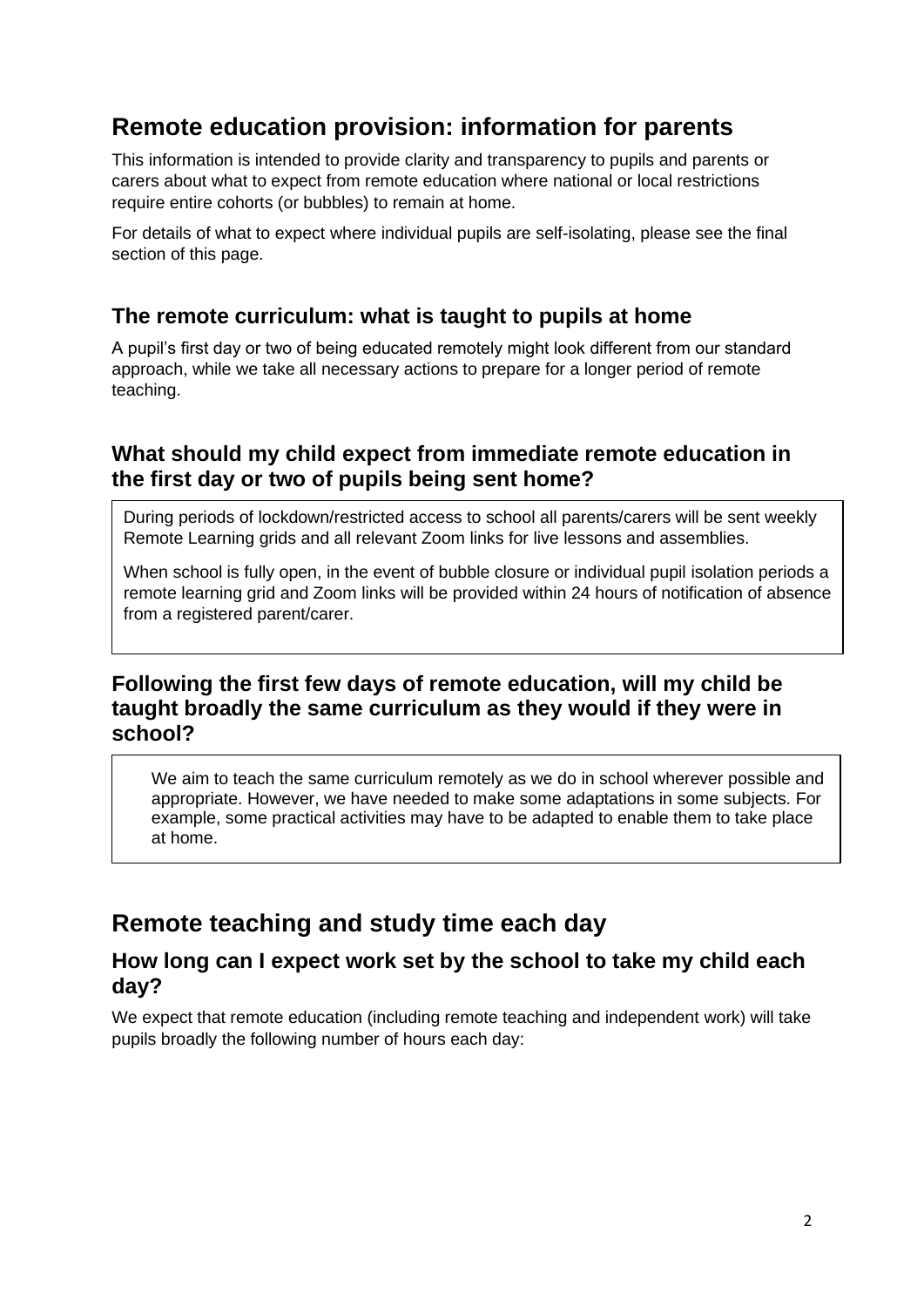| Reception and<br>Key Stage 1 | Children will be provided with activities to cover a minimum of 3 hours per<br>day. This will include live lessons, expected and optional activities (either<br>to be completed independently or with some adult support). It is also<br>expected that regular 'homework' activities will continue such as reading,<br>mathletics and spelling frame.                  |
|------------------------------|------------------------------------------------------------------------------------------------------------------------------------------------------------------------------------------------------------------------------------------------------------------------------------------------------------------------------------------------------------------------|
| Key Stage 2                  | Children will be provided with activities to cover a minimum of 4 hours per<br>day. This will include live lessons, expected and optional activities (either<br>to be completed independently or with some adult support). It is also<br>expected that regular 'homework' activities will continue such as reading,<br>mathletics, tackling tables and spelling frame. |

# **Accessing remote education**

### **How will my child access any online remote education you are providing?**

Weekly Remote Learning grids will be sent to alll parents/carers via Parentmail. Additional resources may be sent by Parentmail or Google Docs (parents/carers will be informed where to find the information and supported to access if needed).

Some children will be provided with physical resources to support learning, according to age or individual need.

Live lessons will take place through Zoom; the platform which has been used for communications throughout the pandemic. Some recorded events or input will be placed on the school's secure YouTube channel and parents/carers will be provided with a link when required.

## **If my child does not have digital or online access at home, how will you support them to access remote education?**

We recognise that some pupils may not have suitable online access at home. We take the following approaches to support those pupils to access remote education:

Information was gathered from parents regarding access to devices and internet connection. No family indicated they had a need for routers or dongles to be provided.

The school has a number of laptops and tablets which can be lent to pupils. Parents/carers who initially identified an urgent need have been contacted. Those who have children sharing devices with siblings or adults working from home have now been asked to contact the school should they feel they need this support.

Each class has a dedicated email address where parents are encouraged to submit examples children's learning, either as attached documents or photographs.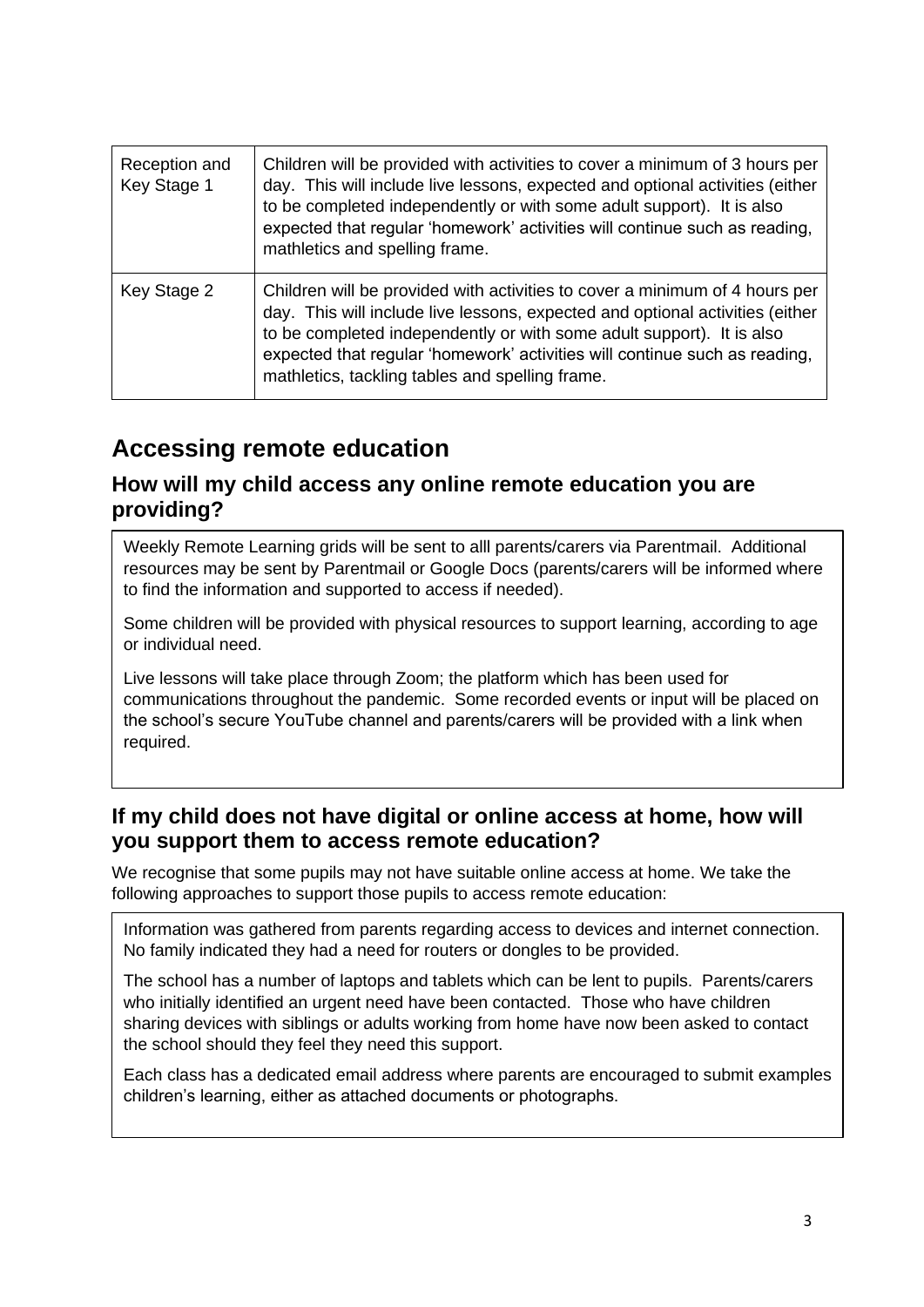## **How will my child be taught remotely?**

We use a combination of the following approaches to teach pupils remotely:

Children may be taught in a variety of ways. Depending on the age and ability of pupils this may be as a whole class, in smaller groups or individually. Teaching Assistants are being deployed to support small groups and individuals as appropriate.

Some examples of remote teaching approaches:

- live teaching via Zoom
- recorded teaching (e.g. video/audio recordings made by class teachers or resources created by an external source)
- printed paper packs produced by teachers / TAs (e.g. workbooks, worksheets)
- commercially available websites supporting the teaching of specific subjects or areas, including video clips or sequences
- long-term project work and/or internet research activities

# **Engagement and feedback**

## **What are your expectations for my child's engagement and the support that we as parents and carers should provide at home?**

We ask that parents/carers support their children to attend all scheduled live lessons and assemblies. To facilitate this we have avoided the need for siblings to be online at the same time and keep to regular times.

We expect parents/carers to take responsibility for their child's behaviour during live lessons and encourage them to join in and complete activities that are set before or afterwards.

We understand that not all parents are able to join in every live session but we ask that the younger children are always supported to manage their participation and use of the technology required.

## **How will you check whether my child is engaging with their work and how will I be informed if there are concerns?**

Teachers will monitor engagement as much as possible during live lessons and in most cases will have another adult observing the lesson (either from the classroom or from home) to facilitate this. This will be through questioning or asking to see examples of work.

Should there be any concerns the class teacher will contact the parent/carer by email or phone call to discuss an appropriate way forward.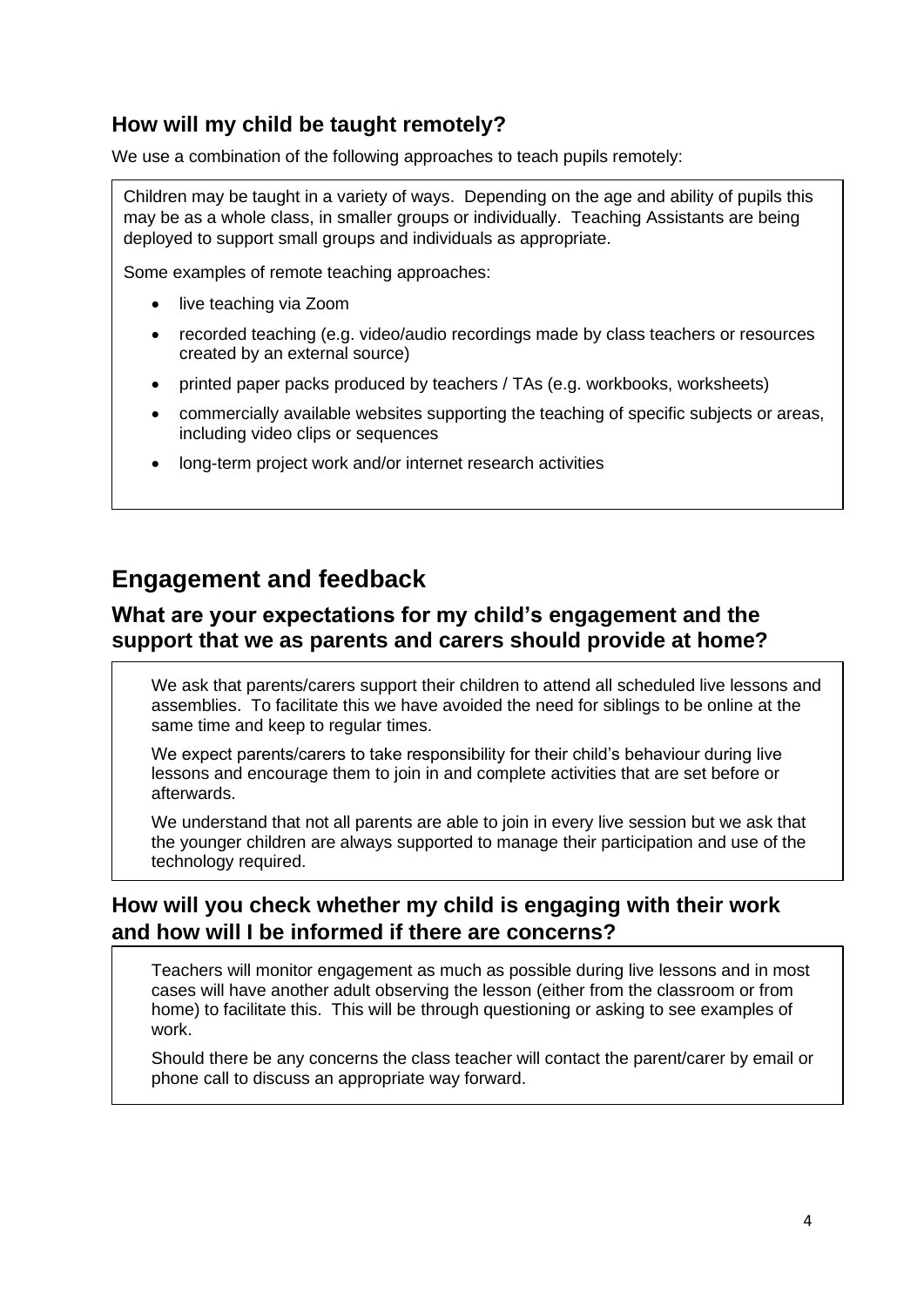## **How will you assess my child's work and progress?**

Feedback can take many forms and may not always mean extensive written comments for individual children. For example, whole-class feedback or quizzes marked automatically via digital platforms are also valid and effective methods, amongst many others. Our approach to feeding back on pupil work is as follows:

Some degree of feedback will be included in every live lesson. This may be a review of prior learning or activities set to be completed before the lesson. This feedback may be individual or to the group.

When examples of work have been emailed to the class email address the teacher will provide a brief response to recognise effort and achievement and where appropriate give suggestions for improvement or future learning.

# **Additional support for pupils with particular needs How will you work with me to help my child who needs additional support from adults at home to access remote education?**

We recognise that some pupils, for example some pupils with special educational needs and disabilities (SEND), may not be able to access remote education without support from adults at home. We acknowledge the difficulties this may place on families, and we will work with parents and carers to support those pupils in the following ways:

Where appropriate we will provide some additional small group or one-to-one live lessons with teachers or teaching assistants. The format of these sessions will be similar to whole class teacher-led live lessons but will allow specific needs and challenges to be met.

We understand that our youngest children will need additional support to access Remote Learning and will provide strategies and tips to support parents in this as part of the live lessons or though follow up emails or telephone calls as required.

#### **Remote education for self-isolating pupils**

Where individual pupils need to self-isolate but the majority of their peer group remains in school, how remote education is provided will likely differ from the approach for whole groups. This is due to the challenges of teaching pupils both at home and in school.